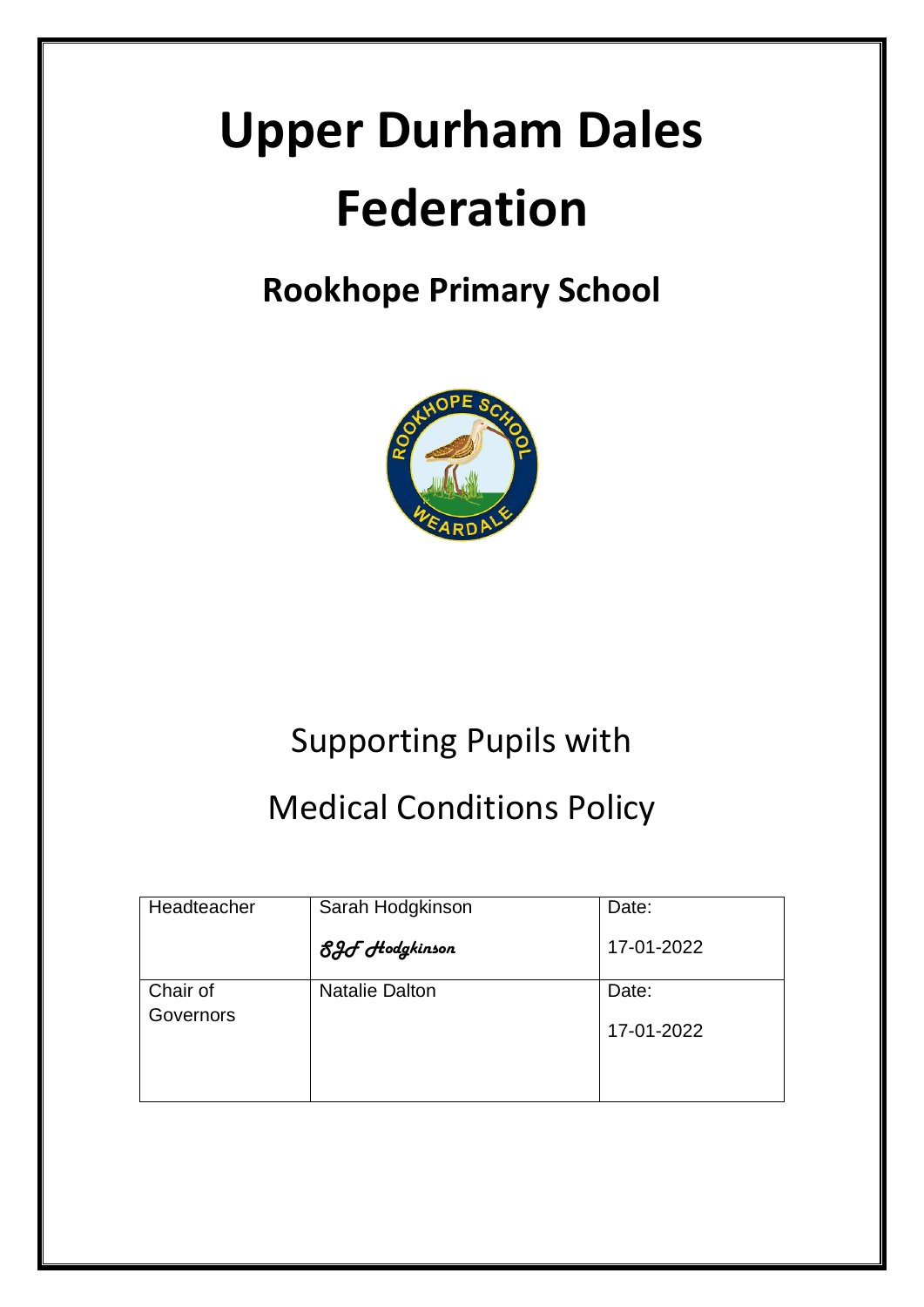Statutory duty from 1<sup>st</sup> September 2014



**Rookhope Primary School** wishes to ensure that pupils with medical conditions receive appropriate care and support at school. All pupils have an entitlement to a full time curriculum or as much as their medical condition allows. This policy has been developed in line with the Department for Education's statutory guidance released in April 2014 updated 11<sup>th</sup> December 2015 – "Supporting pupils at school with medical conditions" under a statutory duty form section 100 of the Children and Families Act 2014. The statutory duty came into force on 1<sup>st</sup> September 2014 [https://www.gov.uk/government/publications/supporting-pupils-at-school-with](https://www.gov.uk/government/publications/supporting-pupils-at-school-with-medical-conditions--3)[medical-conditions--3](https://www.gov.uk/government/publications/supporting-pupils-at-school-with-medical-conditions--3) The school will have regard to the statutory guidance issued. We take account of it, carefully consider it and we make all efforts to comply.

For pupils who have medical conditions that require EHC plans, compliance with the SEND code of practice (part 3 of the Children and Families Act 2014) will ensure compliance with this guidance with respect to those children.

<https://www.gov.uk/government/publications/send-code-of-practice-0-to-25>

Ofsted places a clear emphasis on meeting the needs of pupils with SEN and disabilities, also including pupils with medical conditions.

*N.B. Early years settings should continue to apply the Statutory Framework for Early Years foundation Stage.*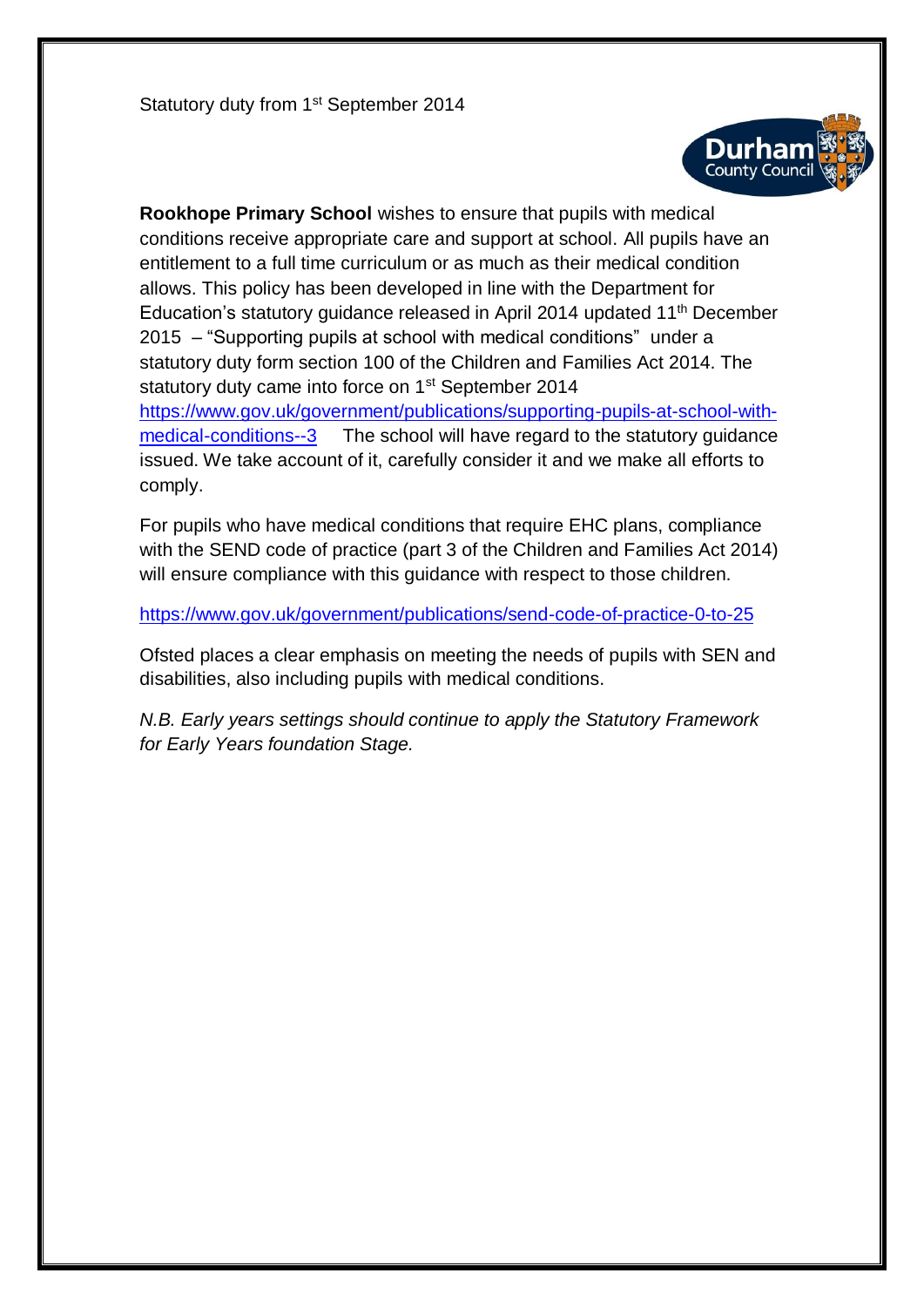#### **1) Key roles and responsibilities**

#### **a) The Local Authority (LA) is responsible for:**

- 1) Promoting co-operation between relevant partners regarding supporting pupils with medical conditions.
- 2) Providing support, advice /guidance and training to schools and their staff to ensure Individual Healthcare Plans (IHP) are effectively delivered.
- 3) Working with schools to ensure pupils attend full-time or make alternative arrangements for the education of pupils who need to be out of school for fifteen days or more due to a health need and who otherwise would not receive a suitable education.

# **b) The Governing Body of Rookhope Primary School is responsible for:**

- 1) Ensuring arrangements are in place to support pupils with medical conditions.
- 2) Ensuring the policy is developed collaboratively across services, clearly identifies roles and responsibilities and is implemented effectively.
- 3) Ensuring that the Supporting Pupils with Medical Conditions Policy does not discriminate on any grounds including, but not limited to protected characteristics: ethnicity/national/ origin, religion or belief, sex, gender reassignment, pregnancy & maternity, disability or sexual orientation.
- 4) Ensuring the policy covers arrangements for pupils who are competent to manage their own health needs.
- 5) Ensuring that all pupils with medical conditions are able to play a full and active role in all aspects of school life, participate in school visits / trips/ sporting activities, remain healthy and achieve their academic potential.
- 6) Ensuring that relevant training is delivered to a sufficient number of staff who will have responsibility to support children with medical conditions and that they are signed off as competent to do so. Staff to have access to information, resources and materials.
- 7) Ensuring written records are kept of, any and all, medicines administered to pupils.
- 8) Ensuring the policy sets out procedures in place for emergency situations.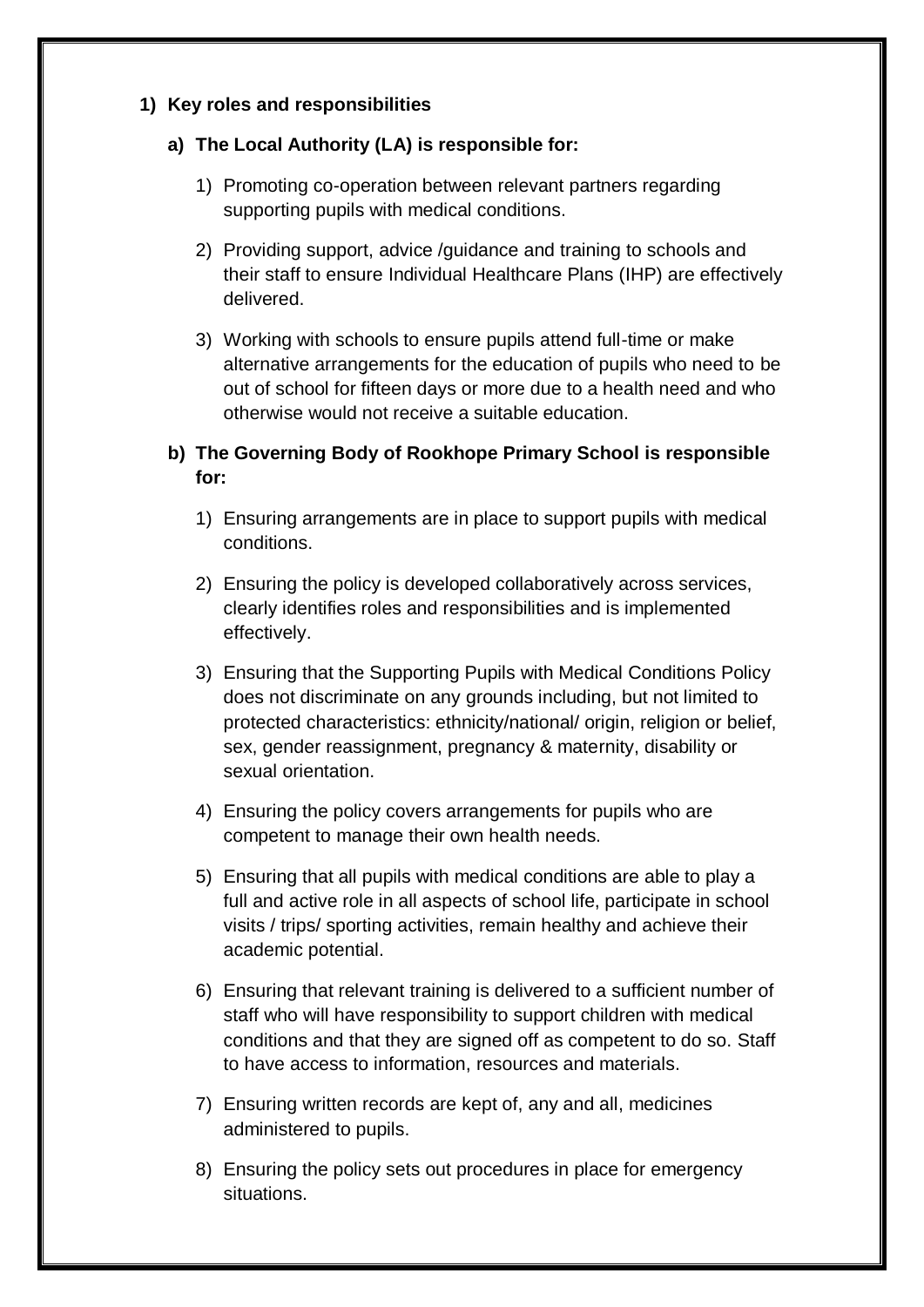- 9) Ensuring the level of insurance in place reflects the level of risk.
- 10)Handling complaints regarding this policy as outlined in the school's Complaints Policy.

#### c) **The Headteacher is responsible for:**

- 1) Ensuring the policy is developed effectively with partner agencies and then making staff aware of this policy.
- 2) The day-to-day implementation and management of the Supporting Pupils with Medical Conditions Policy and Procedures of Rookhope Primary School
- 3) Liaising with healthcare professionals regarding the training required for staff.
- 4) Identifying staff who need to be aware of a child's medical condition.
- 5) Developing Individual Healthcare Plans (IHPs).
- 6) Ensuring a sufficient number of trained members of staff are available to implement the policy and deliver IHPs in normal, contingency and emergency situations.
- 7) If necessary, facilitating the recruitment of staff for the purpose of delivering the promises made in this policy. Ensuring more than one staff member is identified, to cover holidays / absences and emergencies.
- 8) Ensuring the correct level of insurance is in place for teachers who support pupils in line with this policy.
- 9) Continuous two way liaison with school nurses and school in the case of any child who has or develops an identified medical condition.
- 10)Ensuring confidentiality and data protection
- 11)Assigning appropriate accommodation for medical treatment/ care
- 12)Considering the purchase of a defibrillator.
- 13)Voluntarily holding 'spare' salbutamol asthma inhalers for emergency use.
- d) **Staff members are responsible for:**
	- 1) Taking appropriate steps to support children with medical conditions and familiarising themselves with procedures which detail how to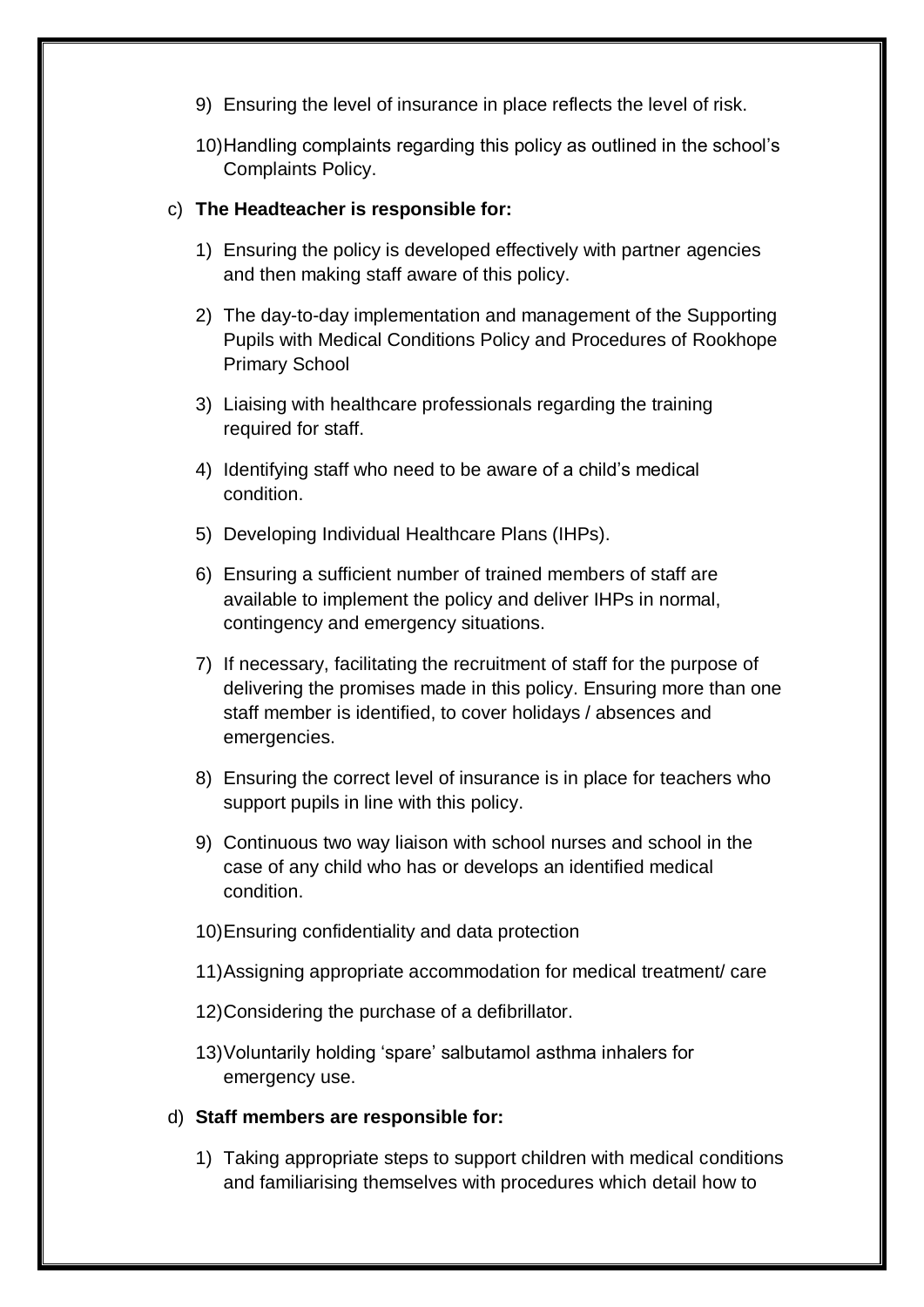respond when they become aware that a pupil with a medical condition needs help. *A first-aid certificate is not sufficient*.

- 2) Knowing where controlled drugs are stored and where the key is held.
- 3) Taking account of the needs of pupils with medical conditions in lessons.
- 4) Undertaking training to achieve the necessary competency for supporting pupils with medical conditions, with particular specialist training if they have agreed to undertake a medication responsibility.
- 5) Allowing inhalers, adrenalin pens and blood glucose testers to be held in an accessible location, following DfE guidance.

#### e) **School nurses are responsible for:**

- 1) Collaborating on developing an IHP in anticipation of a child with a medical condition starting school.
- 2) Notifying the school when a child has been identified as requiring support in school due to a medical condition at any time in their school career.
- 3) Supporting staff to implement an IHP and then participate in regular reviews of the IHP. Giving advice and liaison on training needs.
- 4) Liaising locally with lead clinicians on appropriate support. Assisting the Headteacher in identifying training needs and providers of training.

#### **f) Parents and carers are responsible for:**

- 1) Keeping the school informed about any new medical condition or changes to their child/children's health.
- 2) Participating in the development and regular reviews of their child's IHP.
- 3) Completing a parental consent form to administer medicine or treatment before bringing medication into school.
- 4) Providing the school with the medication their child requires and keeping it up to date including collecting leftover medicine.
- 5) Carrying out actions assigned to them in the IHP with particular emphasis on, they or a nominated adult, being contactable at all times.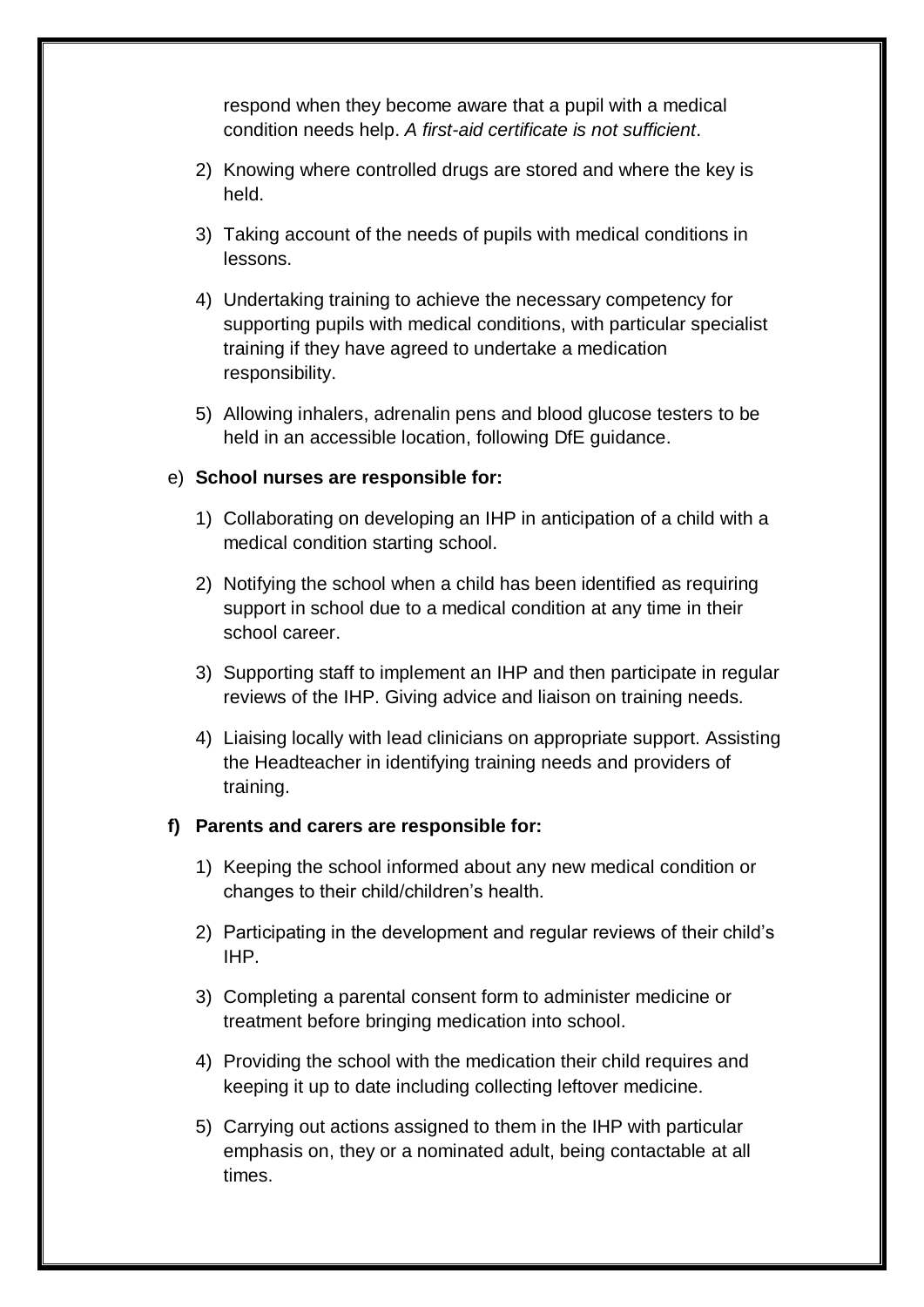#### g) **Pupils are responsible for:**

- 1) Providing information on how their medical condition affects them.
- 2) Contributing to their IHP
- 3) Complying with the IHP and self-managing their medication or health needs including carrying medicines or devices, if judged competent to do so by a healthcare professional and agreed by parents.

# **2) Training of staff**

- a) Newly appointed teachers, supply or agency staff and support staff will receive training on the 'Supporting Pupils with Medical Conditions' Policy as part of their induction.
- b) The clinical lead for each training area/session will be named on each IHP.
- c) No staff member may administer prescription medicines or undertake any healthcare procedures without undergoing training specific to the condition and signed off as competent.
- d) School will keep a record of medical conditions supported, training undertaken and a list of teachers qualified to undertake responsibilities under this policy. They will notify Health & Safety DCC, and Risk, Insurance & Governance Manager, DCC.

#### 3) **Medical conditions register /list**

- a) Schools admissions forms and annual update requests should ask for information on medical conditions.
- b) Parents must have easy pathway to inform school at any point in the school year if a condition develops or is diagnosed. Consideration could be given to seeking consent from GPs to have input into the IHP and also to share information for recording attendance.
- c) A medical conditions list or register should be kept, updated and reviewed regularly by the nominated member of staff. Each class / form tutor should have an overview of the list for the pupils in their care, within easy access.
- d) Supply staff and support staff should similarly have access on a need to know basis. Parents should be assured data sharing principles are adhered to.
- e) For pupils on the medical conditions list key stage transition points meetings should take place in advance of transferring to enable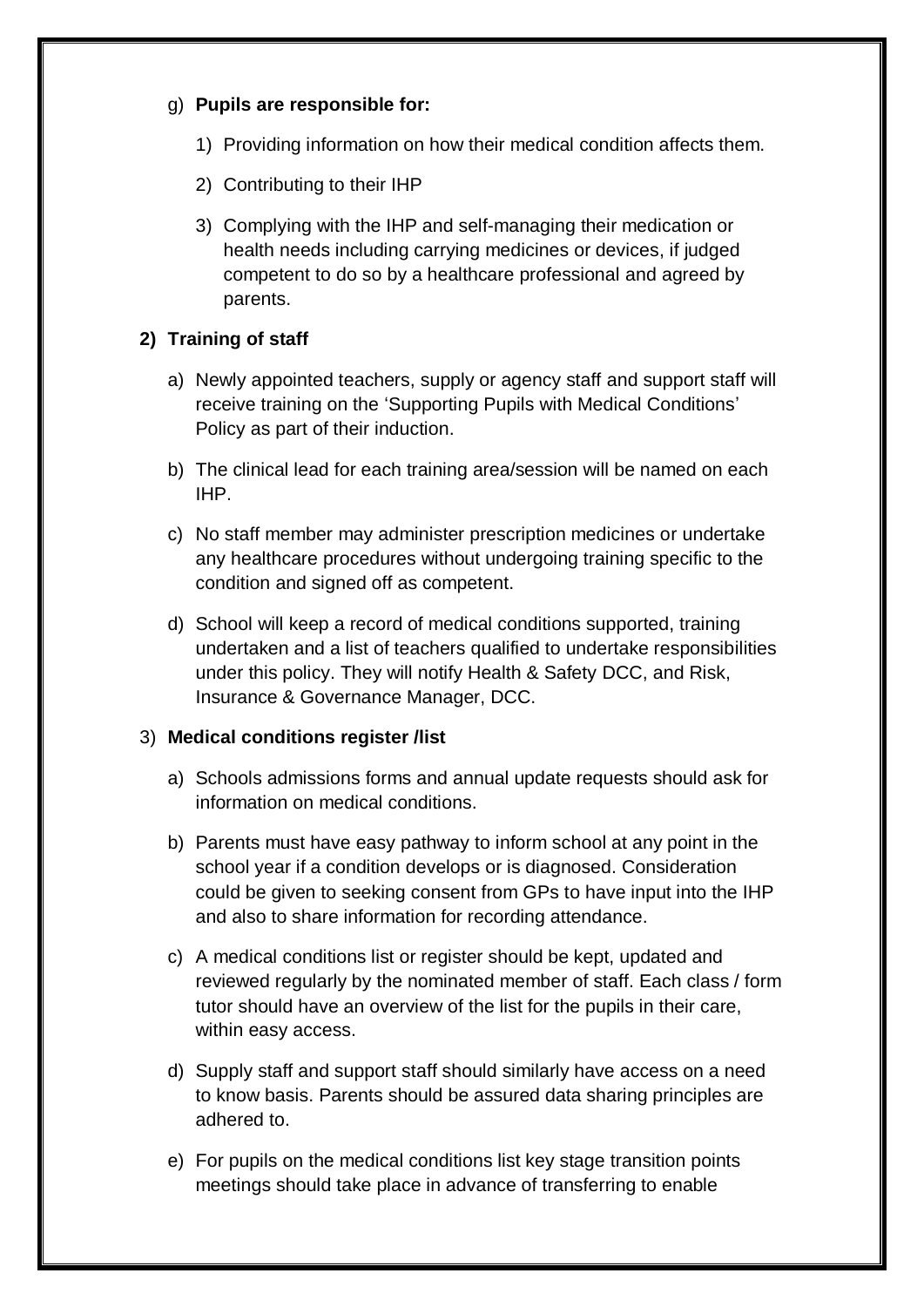parents, school and health professionals to prepare IHP and train staff if appropriate.

# **4) Individual Healthcare Plans (IHPs)**

- a) Where necessary (Headteachers will make the final decision) an Individual Healthcare Plan (IHP) will be developed in collaboration with the pupil, parents/carers, Headteacher, Special Educational Needs Coordinator (SENCO) and medical professionals.
- *b)* IHPs will be easily accessible to all relevant staff, including supply/agency staff, whilst preserving confidentiality. Staffrooms are inappropriate locations under Information Commissioner's Office (ICO) advice for displaying IHP as visitors /parent helpers etc. may enter. If consent is sought from parents a photo and instructions may be displayed. More discreet location for storage such as Intranet or locked file is more appropriate. *P.S. However, in the case of conditions with potential life-threatening implications the information should be available clearly and accessible to everyone.*
- c) IHPs will be reviewed at least annually or when a child's medical circumstances change, whichever is sooner.
- d) Where a pupil has an Education, Health and Care plan or special needs statement, the IHP will be linked to it or become part of it.
- e) Where a child is returning from a period of hospital education or alternative provision or home tuition, collaboration between the LA /AP provider and school is needed to ensure that the IHP identifies the support the child needs to reintegrate.

# 5) **Transport arrangements**

- a) Where a pupil with an IHP is allocated school transport the school should invite a member of DCC Transport team who will arrange for the driver or escort to participate in the IHP meeting. A copy of the IHP will be copied to the Transport team and kept on the pupil record. The IHP must be passed to the current operator for use by the driver /escort and the Transport team will ensure that the information is supplied when a change of operator takes place.
- b) For some medical conditions the driver/ escort will require adequate training. For pupils who receive specialised support in school with their medical condition this must equally be planned for in travel arrangements to school and included in the specification to tender for that pupil's transport.
- c) When prescribed controlled drugs need to be sent in to school, parents will be responsible for handing them over to the adult in the car in a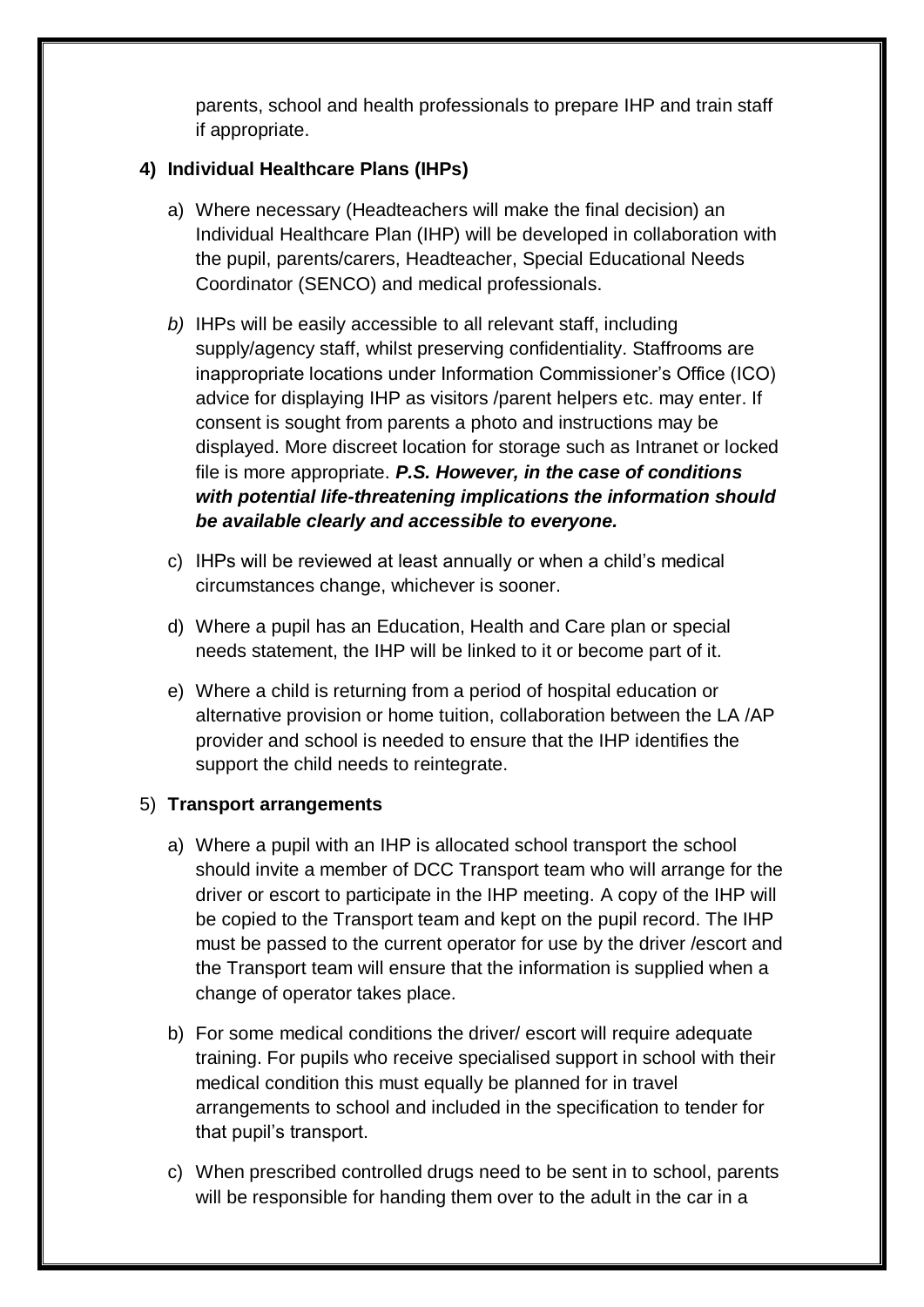suitable bag or container. They must be clearly labelled with name and dose etc.

d) Controlled drugs will be kept under the supervision of the adult in the car throughout the journey and handed to a school staff member on arrival. Any change in this arrangement will be reported to the Transport team for approval or appropriate action.

### 6) **Education Health Needs (EHN) referrals**

- a) All pupils of compulsory school age who because of illness, lasting 15 days or more, would not otherwise receive a suitable full-time education are provided for under the local authority's duty to arrange educational provision for such pupils.
- b) In order to provide the most appropriate provision for the condition the EHN team accepts referrals where there is a medical diagnosis from a medical consultant.

#### **7) Medicines**

- a) Where possible, unless advised it would be detrimental to health, medicines should be prescribed in frequencies that allow the pupil to take them outside of school hours.
- b) If this is not possible, prior to staff members administering any medication, the parents/carers of the child must complete and sign a parental consent to administration of medicine form.
- c) No child will be given any prescription or non-prescription medicines without written parental consent except in exceptional circumstances.
- d) Where a pupil is prescribed medication by a healthcare professional without their parents'/carers' knowledge, every effort will be made to encourage the pupil to involve their parents while respecting their right to confidentiality.
- e) No child under 16 years of age will be given medication containing aspirin without a doctor's prescription.
- f) Medicines MUST be in date, labelled, and provided in the original container (except in the case of insulin which may come in a pen or pump) with dosage instructions. Medicines which do not meet these criteria will not be administered.
- g) Usually **four** weeks' supply of the medication may be provided to the school at one time. In some cases a maximum of a term's supply may be provided for pupils with long-term conditions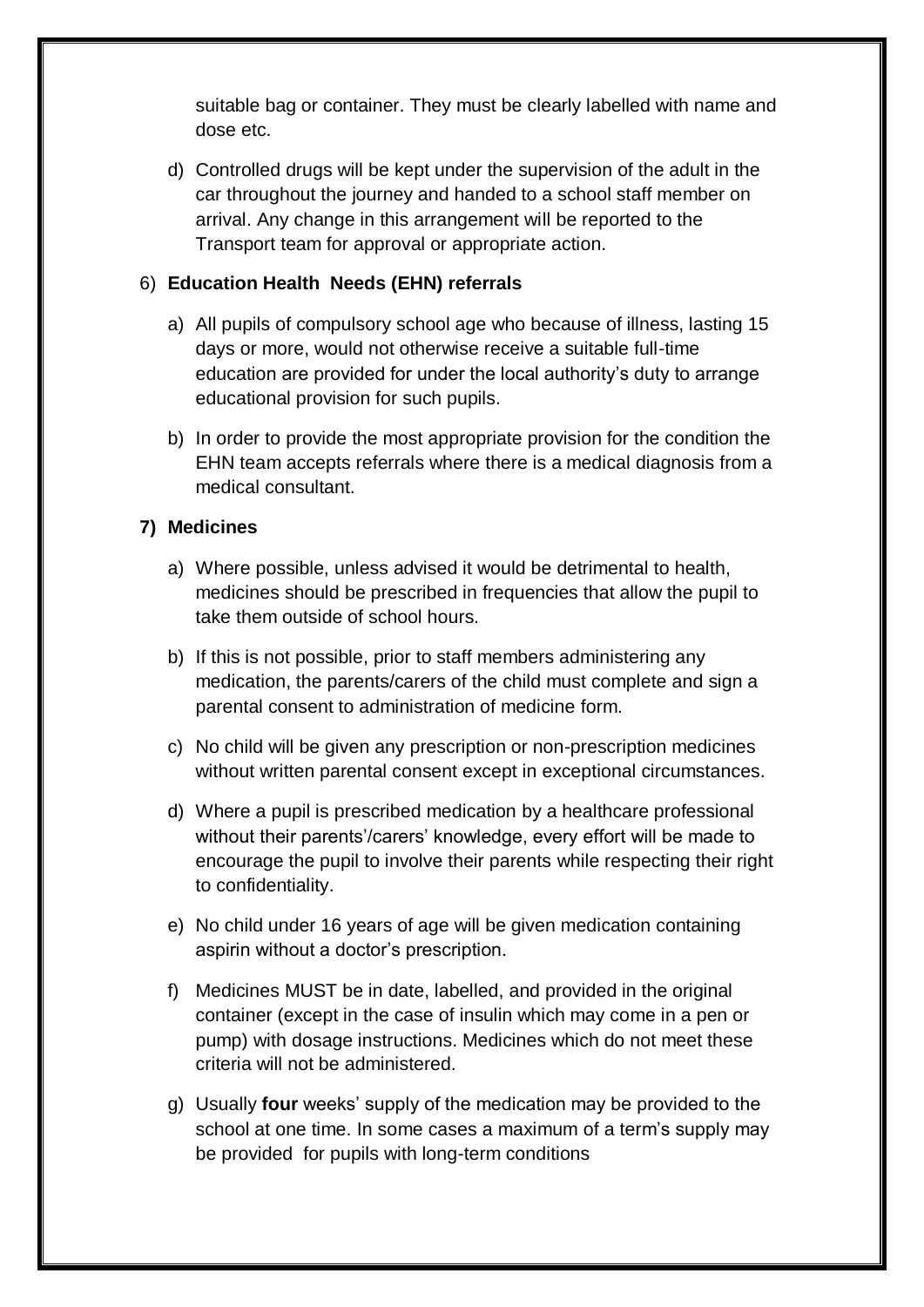- h) A child who has been prescribed a controlled drug may legally have it in their possession if they are competent to do so, but passing it to another child for use is an offence. Monitoring arrangements may be necessary. Schools should otherwise keep controlled drugs that have been prescribed for a pupil securely stored in a non-portable container and only named staff should have access. Controlled drugs should be easily accessible in an emergency.
- i) Medications will be stored in the locked cabinet in the resources room or the staffroom refrigerator (as applicable)
- j) Any medications left over at the end of the course will be returned to the child's parents.
- k) Written records will be kept of any medication administered to children.
- l) Pupils will never be prevented from accessing their medication.
- m) Emergency salbutamol inhaler kits may be kept voluntarily by school
- n) General posters about medical conditions (diabetes, asthma, epilepsy etc.) are recommended to be visible in the staff room
- o) Rookhope Primary School cannot be held responsible for side effects that occur when medication is taken correctly.
- p) Staff will not force a pupil, if the pupil refuses to comply with their health procedure, and the resulting actions will be clearly written into the IHP which will include informing parents.

# **8) Emergencies**

- a) Medical emergencies will be dealt with under the school's emergency procedures which will be communicated to all relevant staff so they are aware of signs and symptoms.
- b) Pupils will be informed in general terms of what to do in an emergency such as telling a teacher.
- c) If a pupil needs to be taken to hospital, a member of staff will remain with the child until their parents arrive.

# **9) Day trips, residential visits and sporting activities**

- a) Unambiguous arrangements should be made and be flexible enough to ensure pupils with medical conditions can participate in school trips, residential stays, sports activities and not prevent them from doing so unless a clinician states it is not possible.
- b) To comply with best practice risk assessments should be undertaken, in line with H&S executive guidance on school trips, in order to plan for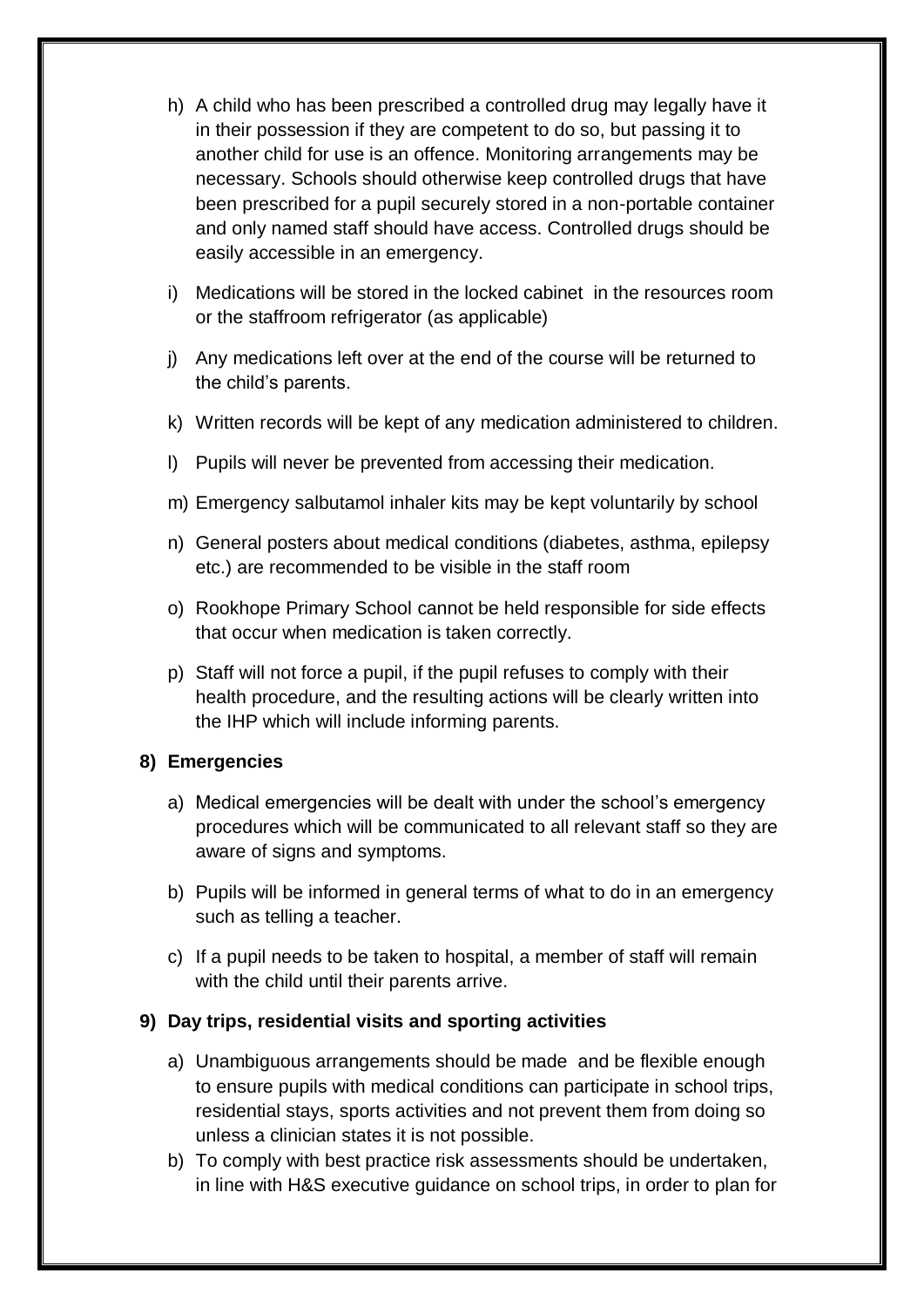including pupils with medical conditions. Consultation with parents, healthcare professionals etc. on trips and visits will be separate to the normal day to day IHP requirements for the school day.

#### **10)Avoiding unacceptable practice**

*Each case will be judged individually but in general the following is not considered acceptable.* 

The following behaviour is unacceptable in Rookhope Primary School:

- a) Preventing children from easily accessing their inhalers and medication and administering their medication when and where necessary.
- b) Assuming that pupils with the same condition require the same treatment.
- c) Ignoring the views of the pupil and/or their parents or ignoring medical evidence or opinion.
- d) Sending pupils home frequently or preventing them from taking part in activities at school
- e) Sending the pupil to the school office alone or with an unsuitable escort if they become ill.
- f) Penalising pupils with medical conditions for their attendance record where the absences relate to their condition.
- g) Making parents feel obliged or forcing parents to attend school to administer medication or provide medical support, including toilet issues.
- h) Creating barriers to children participating in school life, including school trips.
- i) Refusing to allow pupils to eat, drink or use the toilet when they need to in order to manage their condition.

#### **11)Insurance**

- a) Teachers who undertake responsibilities within this policy will be assured by the Headteacher that are covered by the LA/school's insurance.
- b) Full written insurance policy documents are available to be viewed by members of staff who are providing support to pupils with medical conditions. Those who wish to see the documents should contact the Head.

# **12)Complaints**

- a) All complaints should be raised with the school in the first instance.
- b) The details of how to make a formal complaint can be found in the School Complaints Policy.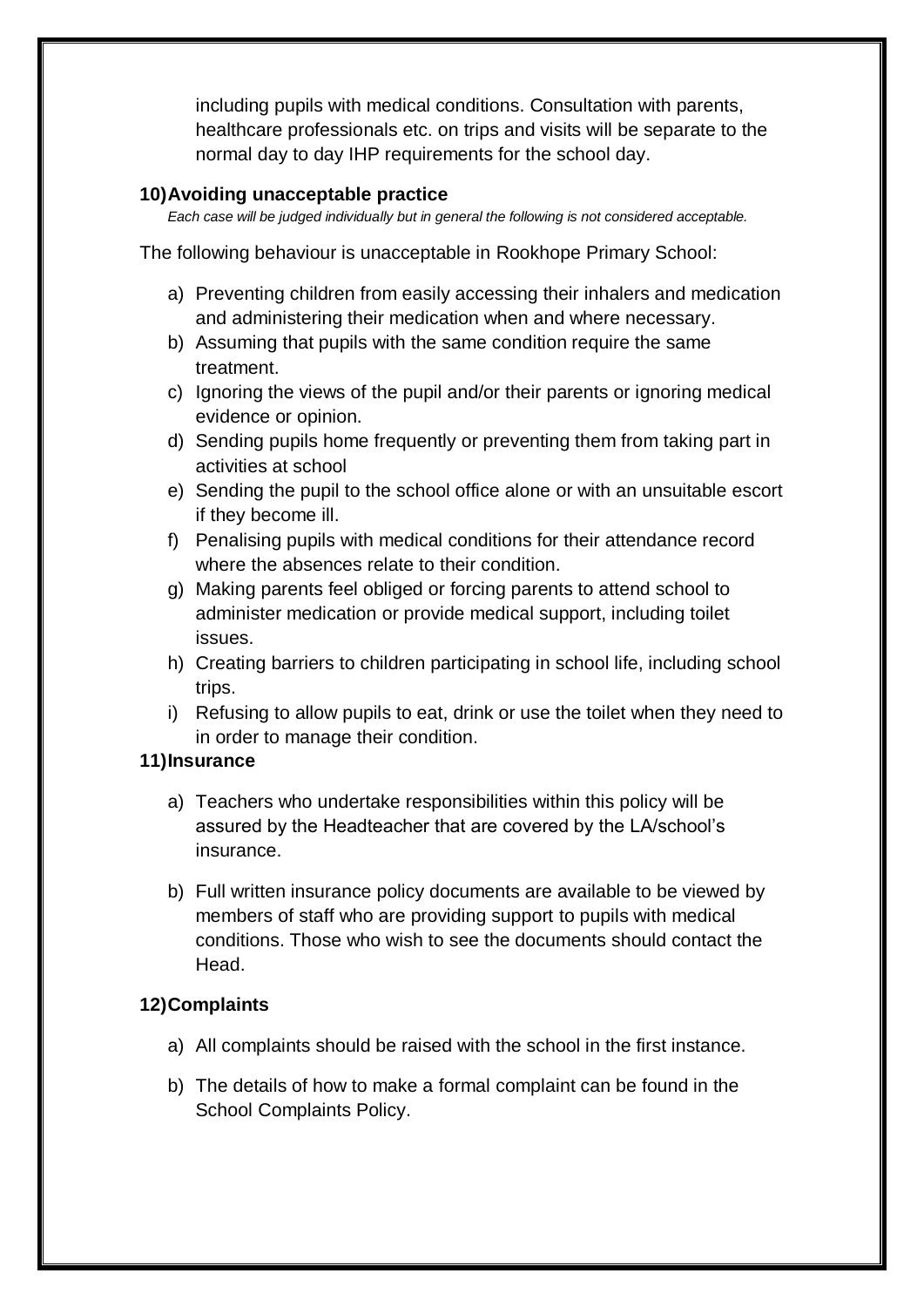### **13)Definitions**

- a) 'Parent(s)' is a wide reference not only to a pupil's birth parents but to adoptive, step and foster parents, or other persons who have parental responsibility for, or who have care of, a pupil.
- b) 'Medical condition' for these purposes is either a physical or mental health medical condition as diagnosed by a healthcare professional which results in the child or young person requiring special adjustments for the school day, either ongoing or intermittently. This includes; a chronic or short-term condition, a long-term health need or disability, an illness, injury or recovery from treatment or surgery. *Being 'unwell' and common childhood diseases are not covered.*
- c) 'Medication' is defined as any prescribed or over the counter treatment.
- d) 'Prescription medication' is defined as any drug or device prescribed by a doctor, prescribing nurse or dentist and dispensed by a pharmacist with instructions for administration, dose and storage.
- e) A 'staff member' is defined as any member of staff employed at **Rookhope Primary School.**

# **Defibrillator kit**

- For schools that would like assistance with purchasing an AED, the Department for Education has negotiated an arrangement with NHS Supply Chain to enable the purchase of AEDs which meet a certain minimum specification at a discount.
- An AED is a machine used to give an electric shock when a person is in cardiac arrest,

# [https://www.gov.uk/government/publications/automated-external-defibrillators](https://www.gov.uk/government/publications/automated-external-defibrillators-aeds-in-schools)[aeds-in-schools](https://www.gov.uk/government/publications/automated-external-defibrillators-aeds-in-schools)

#### **Asthma Kit**

From 1 October 2014 UK schools are allowed to purchase a salbutamol inhaler without a prescription for use in emergencies when a child with asthma cannot access their own inhaler.

This guidance will give schools that choose to keep an emergency inhaler the basis to create a policy or protocol for using it

[https://www.gov.uk/government/publications/emergency-asthma-inhalers-for](https://www.gov.uk/government/publications/emergency-asthma-inhalers-for-use-in-schools)[use-in-schools](https://www.gov.uk/government/publications/emergency-asthma-inhalers-for-use-in-schools)

A draft asthma policy is available for all Durham schools on the Durham Portal